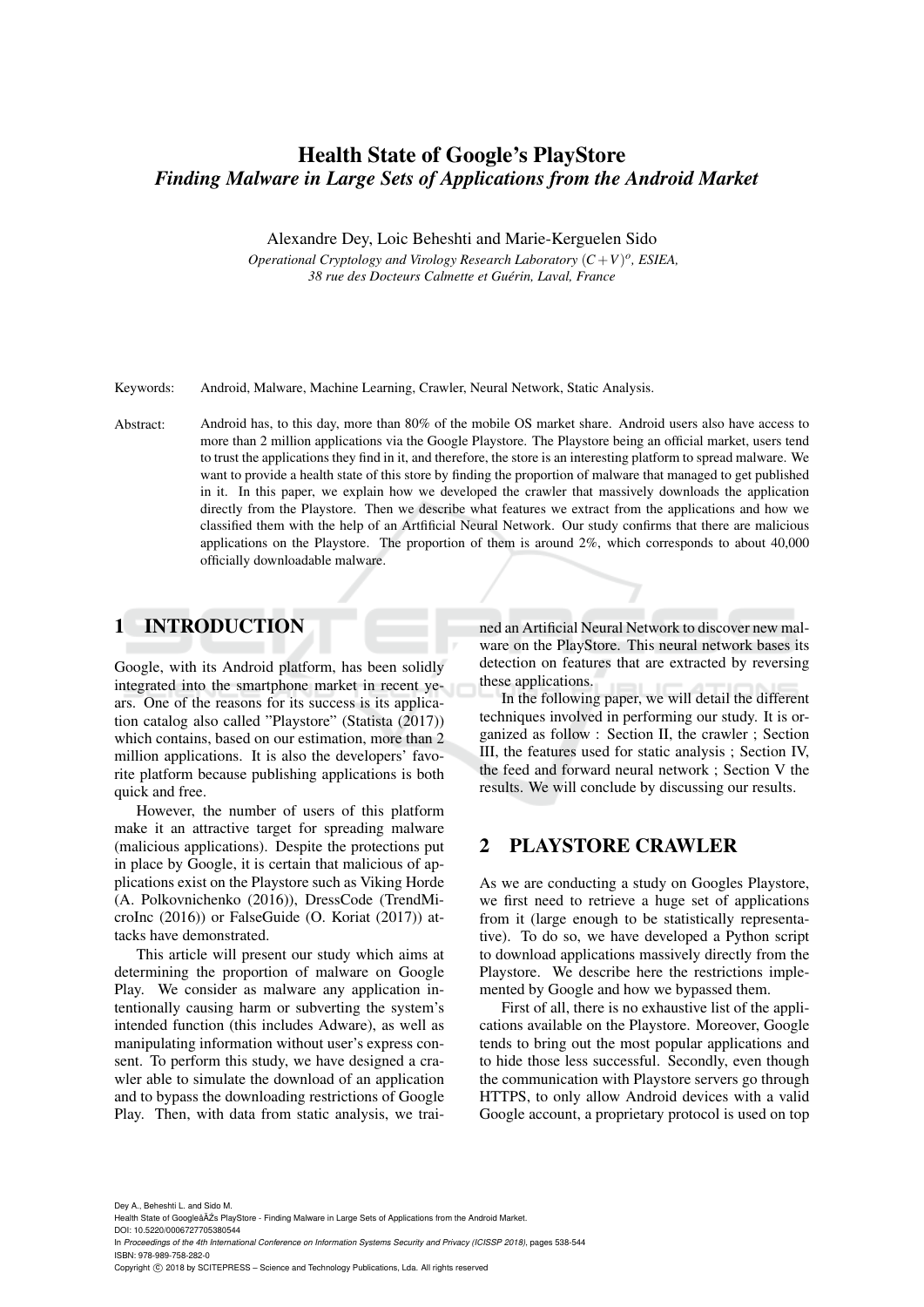of it. This protocol is based on Google's protobuf (Google (2017)), and has not been officially described as of now, but has been, for the most part, reverse engineered (Figure 1). Finally, any behaviour considered as not "human" (such as downloading a large amount of applications in a short time, or following the same pattern at fixed interval, ...) will be detected and will lead to an account ban. Furthermore, the criteria to define whether or not a behaviour is normal seems to be changing every few weeks or months.

Previous work that involves crawling the Playstore has been made by other researchers, and they described how they prevent account banning. Playdrone (N. Viennot and Nieh (2014)) crawls the entire Store using Amazon EC2 cloud services and thus connections come from multiple IP addresses. As for SherlockDroid (Apvrille and Apvrille (2014)), they limit the number of downloads by pre-filtering what they are interested in (potential malware), and also, each connection goes through Tor. The first one is expensive and the second one does not respond to our problematic, crawling the whole PlayStore.

message AndroidAppDeliveryData { optional int64 downloadSize =  $1$ ; optional string signature =  $2$ ; optional string downloadUrl =  $3;$ repeated AppFileMetadata additionalFile =  $4;$ repeated HttpCookie downloadAuthCookie =  $5:$ optional bool forwardLocked = 6;  $\text{optional}$  int64 refundTimeout = 7: optional bool serverInitiated = 8; optional int64 postInstallRefundWindowMillis =  $9$ ; optional bool immediateStartNeeded = 10; optional AndroidAppPatchData patchData = 11; optional EncryptionParams encryptionParams =  $12$ ;

Figure 1: Playstore's protocol part (application download).

On GitHub, we can find a Python script (dflower (2014)) that is able to communicate with the Playstore. This script implements the basic functionalities of the store (search for applications, get the details, download, ...) and needs only two elements to work with: a valid Google account and an Android Device ID (a unique token generated for each Android device) (Android  $(2017c)$ ). However, the tool is not designed for mass downloading and we modified it to suit our needs.

To avoid being banned because of non-human behaviours, we crowd-sourced the creation of 30 activated Google accounts (an Android device is required to validate an account before it is allowed to download from the Playstore, and you can only create a few accounts from one device) and we try to put as much time as possible between two downloads from the same account (multiple minutes). We also generate

an Android ID for every account thanks to androidcheckin (Viennot (2012)). When crawling, we keep the authentication token as long as it is possible to download applications and we renew the token each time it is invalidated. When an account is banned, the Playstore servers return an error message when attempting to login. We use a list of HTTPS proxies to prevent our IP address from being blacklisted.

We find the applications by using the search function of the Playstore with words randomly selected from multilingual dictionary. Each search gives at most 250 results. From this point, we download applications that are free (we cannot download paid apps) and "compatible" with our fake device (we cannot download tablet specific apps without a compatible Android Device ID). To speed up the whole process, we split the dictionary between multiple processes and each of these spawns a thread provided with an account/device ID pair for each app to download (see Figure 2).



Figure 2: Playstore Crawler scheme.

The crawler is designed to be scalable. Provided that we have enough accounts and Device IDs, it is possible to distribute the crawling across multiple machines. In our case, to synchronize the different pro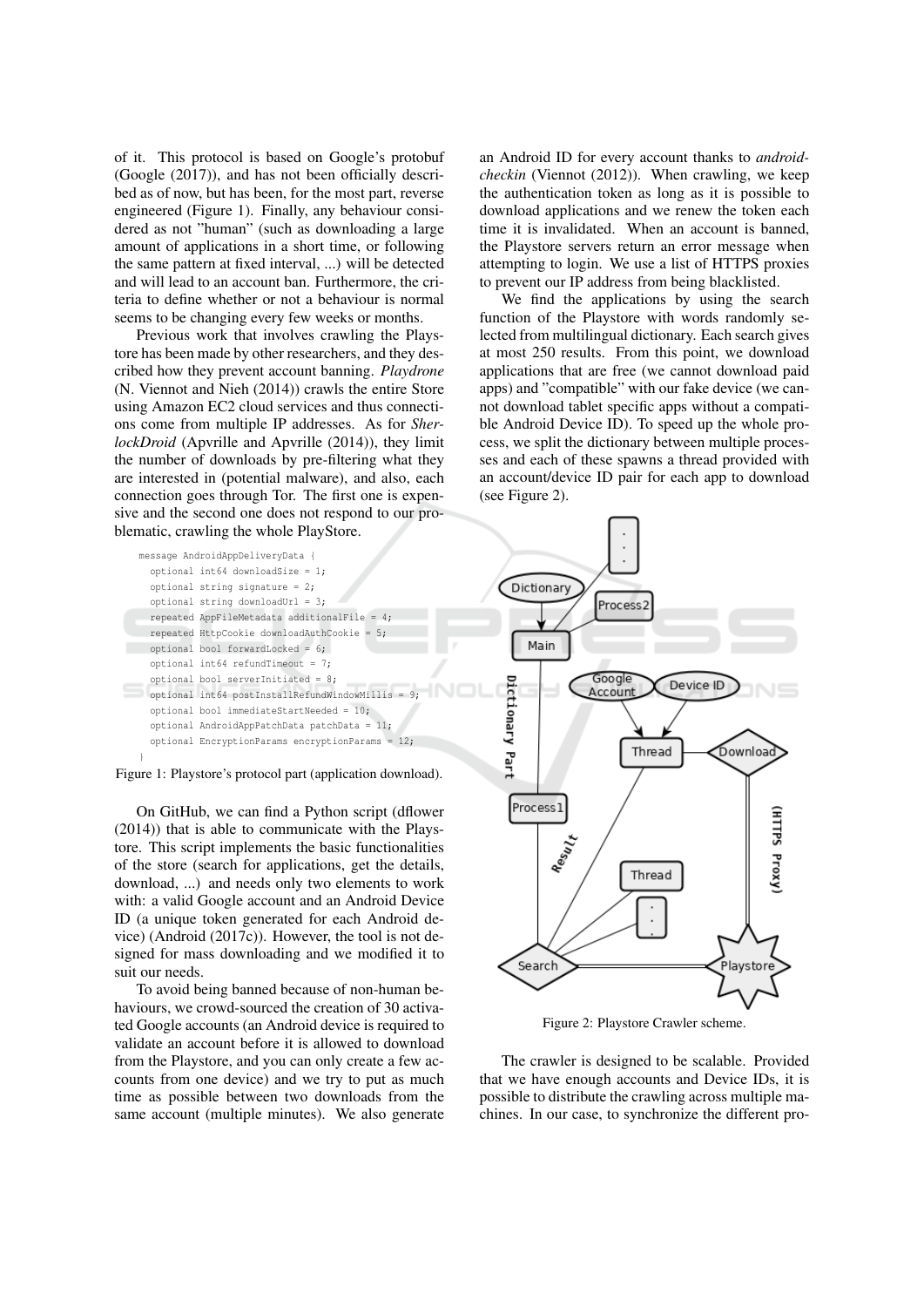cesses, we store the applications inside a Cassandra NoSQL database (Apache (2008)) and before downloading a new one, we check if the application is absent from the database.

The crawler has been used for two purposes. First, in October 2016, it was configured not to download applications, but just to find them. It has generated a list of more than 2 millions applications. In January 2017, we used it to download and extract the features (see section 3) of 3,650 applications, which constitute our sample for this study. For this second usage, we used a laptop with a 2 core 4 thread intel CPU and the process took 2 weeks (depending on the application extracting the features can take up to 15 min while downloading takes less than one minute).

### 3 **FEATURE ANALYSIS**

#### **Extraction**  $3.1$

We perform static analysis, and therefore, we extract all the features that can be interesting for classification directly from the APK file. To reverse applications, we use the set of tools Androguard (Bachmann (2015)) written in Python. We provide the type of features we extract and why. Our static analysis follows a similar pattern to what was presented by P. Irolla and E. Filiol at Black Hat Asia Conference (2015) (Irolla and Filiol  $(2015)$ ). AND **ECHNOL** 

## • General Information:

This information is not directly used to perform the analysis, but more as a way to identify and contextualize it. We extract these information mainly from the application manifest (Android  $(2017a)$ ).

First, we retrieve the application common name (ex: Facebook Messenger) the package name (com.orca.facebook), and the version number. Both of these are supposed to identify the application, but considering it is easy to repackage an Android application, we use the SHA-256 hash of the APK instead.

We also extract the certificate used to sign the application (to be published on the Playstore, an application must be signed). From this certificate, we can extract interesting information on the developer.

The other things we extract are the information relative to the SDK (Android (2012)) (minimal/maximal/target version), the intent for the statically defined receivers (communication between applications), intents for the activities (starting a foreground process inside an application) and intent for the services (background processes). The last thing retrieved is all the URLs statically defined in the application.

### • Classification Information:

These are the features on which the detection is based. They are retrieved by decompiling the .dex files in the application. These files store the java bytecode that will be executed by dalvik (or Android RunTime), the android Java virtual machine (Android (2017b)). We chose these features because, based on other researcher's work, they seemed promising for static analysis (see: G. Canfora and Visaggio (2015b); G. Canfora and Visaggio  $(2015a)$ ; D. Arp and Rieck  $(2014)$ ).

Most of the information we extract is based on the opcodes (the instructions executed by dalvik) themselves, without the operands. The first thing we use is opcodes frequencies (G. Canfora and Visaggio (2015b)). As a more representative value, we store trigrams (An N-gram is a sequence of N adjacent opcodes) frequencies (G. Canfora and Visaggio (2015a)). In Figure 3, the opcodes are *(invoke-static,* move-result-object, if-eqz, invoke-direct, returnobject, const/4, goto), and the corresponding trigrams would be (*[invoke-static:move-result*object:if-eqz], [move-result-object:if-eqz:invokedirect], [if-eqz:invoke-direct:return-object], [invoke-direct:return-object:const/4], [return $object:const/4:goto)$ 

To use several Android API methods, Android applications have to ask for certain permissions (use network, bluetooth, access user information, ...). Malware also have to ask for these permissions, and some permissions give access to more potentially malicious behaviour, and are therefore a good way to analyze applications (D. Arp and Rieck (2014)).

Finally, we extract the Android API call sequence. The API is a software interface (a set of functions) used by developers to perform device related tasks (sending SMS, manipulating the UI, etc...). Some of these tasks can be maliciously employed. These calls were found to also be pertinent to detect android malware (D. Arp and Rieck (2014)). For Figure 3, API call would be api\_function\_call1, api\_function\_call2, as well as the constructor of *api\_type1* 

From a collection of applications, we extracted these features. There is a total of 228 dalvik opcodes. The applications were constituted on average of 80,000 to 100,000 opcodes, but a few reached more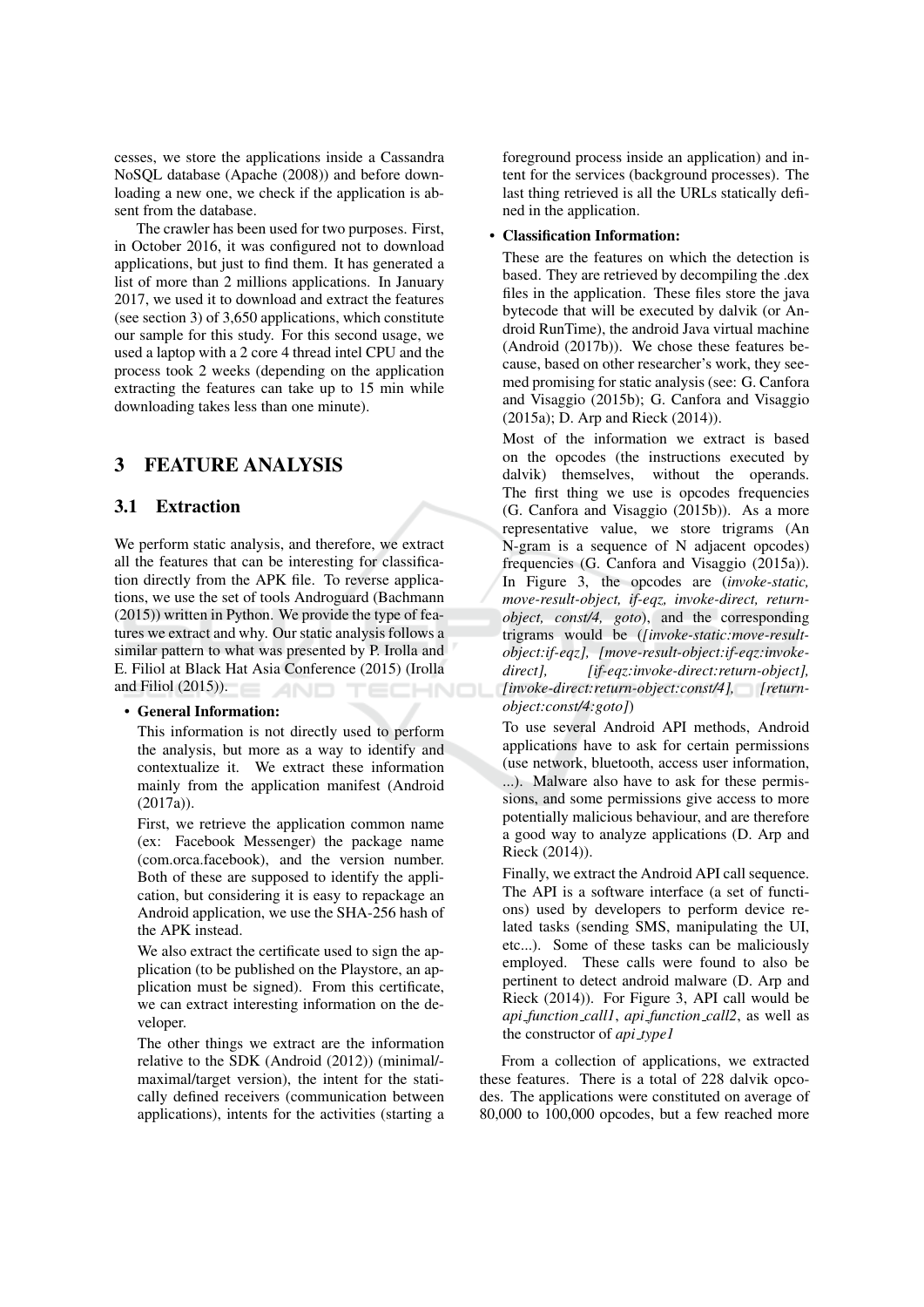```
method name
invoke-static {v3}, api_function_call1
move-result-object v0
if-eqz v0, 000c
new-instance v1, api_type1
invoke-direct {v1, v0}, api_function_call2
return-object v1
const/4 v1, #int 0goto 000b
```
Figure 3: Decompiled code (SMALI).

than a million of them. From these opcodes, we found a list of 500,000 trigrams, but not all trigrams are present in each application. For the API calls, we recorded a total of 100,000 different ones. Finally we found 250 permissions. Therefore, if we wanted to represent applications inside vectors, the dimension of them would be greater than 600,000.

#### $3.2$ **Feature Selection**

Even with neural networks being powerful tools, we must limit the number of entries to have optimal results. Taking as entry all the application's features would lead building a neural network with millions of entries which is not easily computable. An optimal way to limit our entries is to take the most relevant information/features, those features can be found using statistical methods.

A way to find relevant features would be to find the features most represented in Malware. A classic way to do this is to first apply Principal Component Analysis (PCA). PCA was not implemented for our problem for many reasons. The main reason is the amount of data, PCA has a too high complexity,  $O(f^2n+f^3)$ , where f is the number of features and  $n$  the number of samples, and this is too difficult to solve considering the number of features we have.

To optimize results on malware detection, we took the features most represented in malware while being the least represented in benign applications. A wellknown statistical method allows us to find those features easily, the TF-IDF indicator (J.Z. and Maloof (2006)). This method, originally used for document research for example in search engines, can be adapted for our purpose. The  $TF$  or term frequency is the frequency of a word in a given text. The *IDF* or inverted document frequency is a value evaluating the generality of a given sequence, the more a word is represented, the less pertinent it becomes as a matter of selection, the lower the IDF value is.

The TF-IDF is the product of these two values, thus, the higher the value is the most pertinent the result will be. In our case, things are slightly different. TF is the feature presence frequency in our malware database and the IDF is the feature presence frequency in the benign dataset. We have then an indicator that grows if the feature is well represented inside the malware database and diminish if the feature is well represented in the benign application database.

$$
tf(t,d) = \frac{f_{t,d}}{\sum_{t' \in d} (f_{t',d})}
$$
 (1)

$$
idf(t,d) = \frac{N}{|\{d \in D : t \in d\}|}
$$
 (2)

$$
tfidf(t,D) = tf(t,d) * idf(t,D)
$$
 (3)

After calculating our modified version of the TF-IDF on each feature and sorting the results from the most pertinent to the least pertinent, we plot the TF-*IDF* histogram for each section (Figures 4, 5 and 6). We can select the most important features given on the results distribution and, by cutting a section for each graph, we then obtain 12175 features which will be our entries.







Figure 5: TF-IDF curve: Applications Permissions.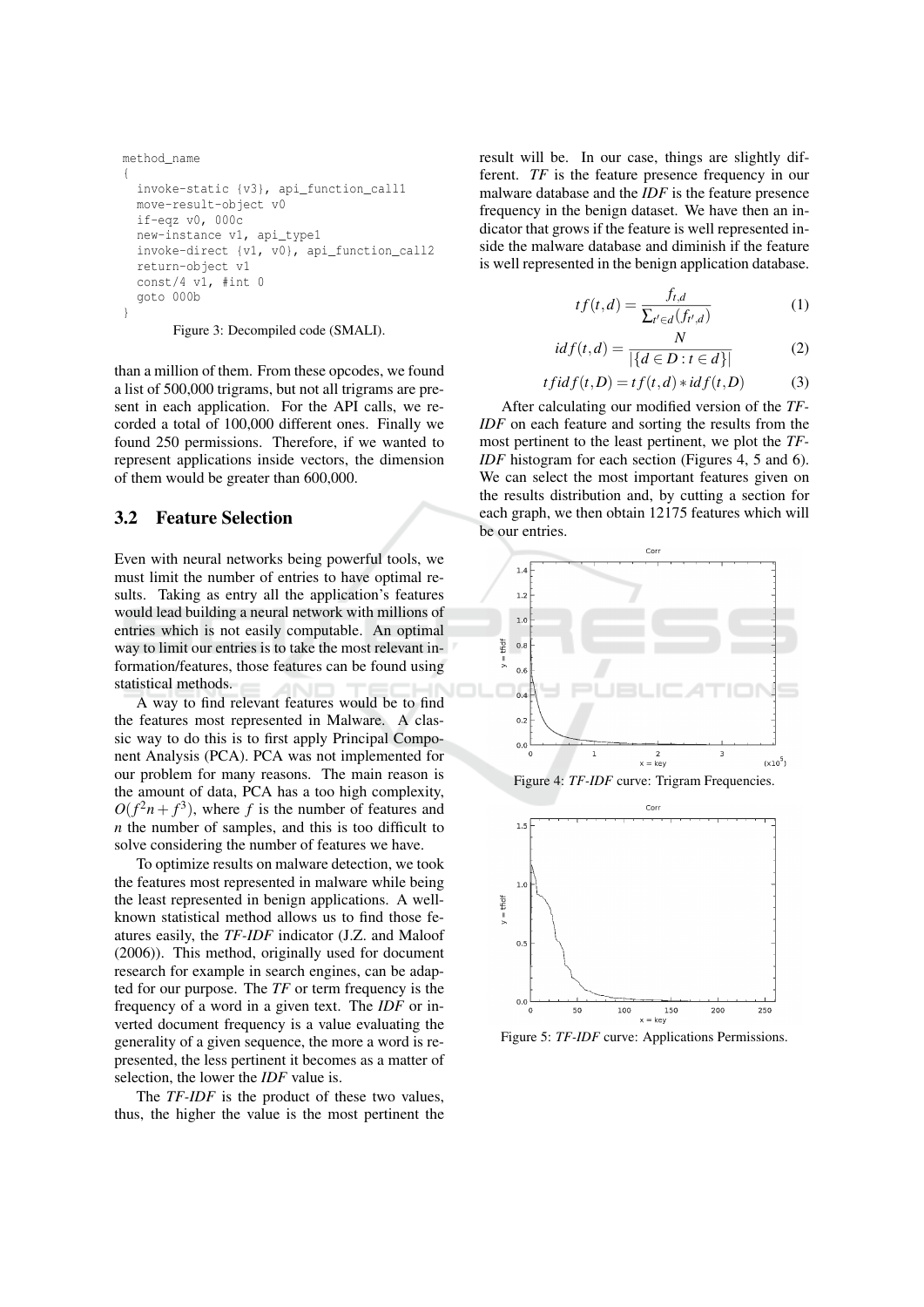

### **CLASSIFICATION**  $\boldsymbol{\Delta}$

#### 4.1 **Training Dataset**

We use an artificial neural network to classify applications. To build it, we need a set of applications that are already classified. We use the Drebin Dataset (D. Arp and Rieck (2014)). The Drebin Dataset is widely used by the Android malware researcher community.

At first we used the 5585 malware and 2201 benign applications as our training dataset. We have conducted a study on this initial set (Irolla and Dey)  $(2017)$ ) that show that 42.5% of these applications can be regrouped into 592 (584 malware, 8 benign) sets of repackaged applications with the same code and only resources and a few strings that differ from one another. Therefore, we removed the duplicates from the Drebin Dataset, and we end up training on a set constituted of 2891 malware APK and 2178 benign ones.

### $4.2$ **Artificial Neural Network**

As for the classifier, we use an Artificial Neural Network (ANN) (Widrow and Lehr (1990)). Our neural network is a multilayer perceptron. A perceptron is one of the simplest structures in machine learning but, from previous experimentation using a single perceptron applied to malware detection, we deduced that this structure was sufficient for our problematic.

The final neural network parameters are: 1 input and 1 hidden layer set to a sigmoid symmetric activation function, 12175 entry nodes, 25 nodes on the hidden layer, 2 nodes on the output (Figure 7), training results are  $(-0.95;0.95)$  for a malware and  $(0.95;$ 0.95) for a benign application. The learning method is incremental (classic backpropagation), the learning rate is set to 0.25 and the library used is FANN (Nissen (2015)). The entry nodes will take the selected



Figure 7: Multilayer Perceptron.

features frequencies as entries. The hidden layers are the layers in between the entry layer and the output, the more we have nodes and layers on the hidden layer, the more complex the structure becomes to train. The results are the values on the two output nodes, our decision strategy is winner takes all.

The neural network configuration was a compromise between performance and training speed. The learning rate can be seen as the progression speed, but a too big learning rate may miss the optimal solution. The neural network is trained to maximize the generalization property via cross validation. The validation subset is 20% of our original subset of 4908 applications.

#### 4.3 **Testing Phase**

We trained our neural network to maximize our generalization capabilities. The optimal training was found thanks to the cross validation method. Our criteria for this training is the MSE (Mean Squared Error) (Lehmann and Casella (1998)). We select the training stage where the MSE on a foreign dataset is at its lowest (See Figure 8).

$$
MSE = \frac{1}{n} \sum_{i=1}^{n} (\hat{e}_i - e_i)^2
$$
 (4)

The best neural network among all the created neural networks is the one with the best accuracy. The accuracy criteria is:

$$
Acc = \frac{TP + TN}{TP + TN + FP + FN}
$$
 (5)

With TP, number of True Positive, TN, True Negative, FP, False Positive and FN, False Negative. For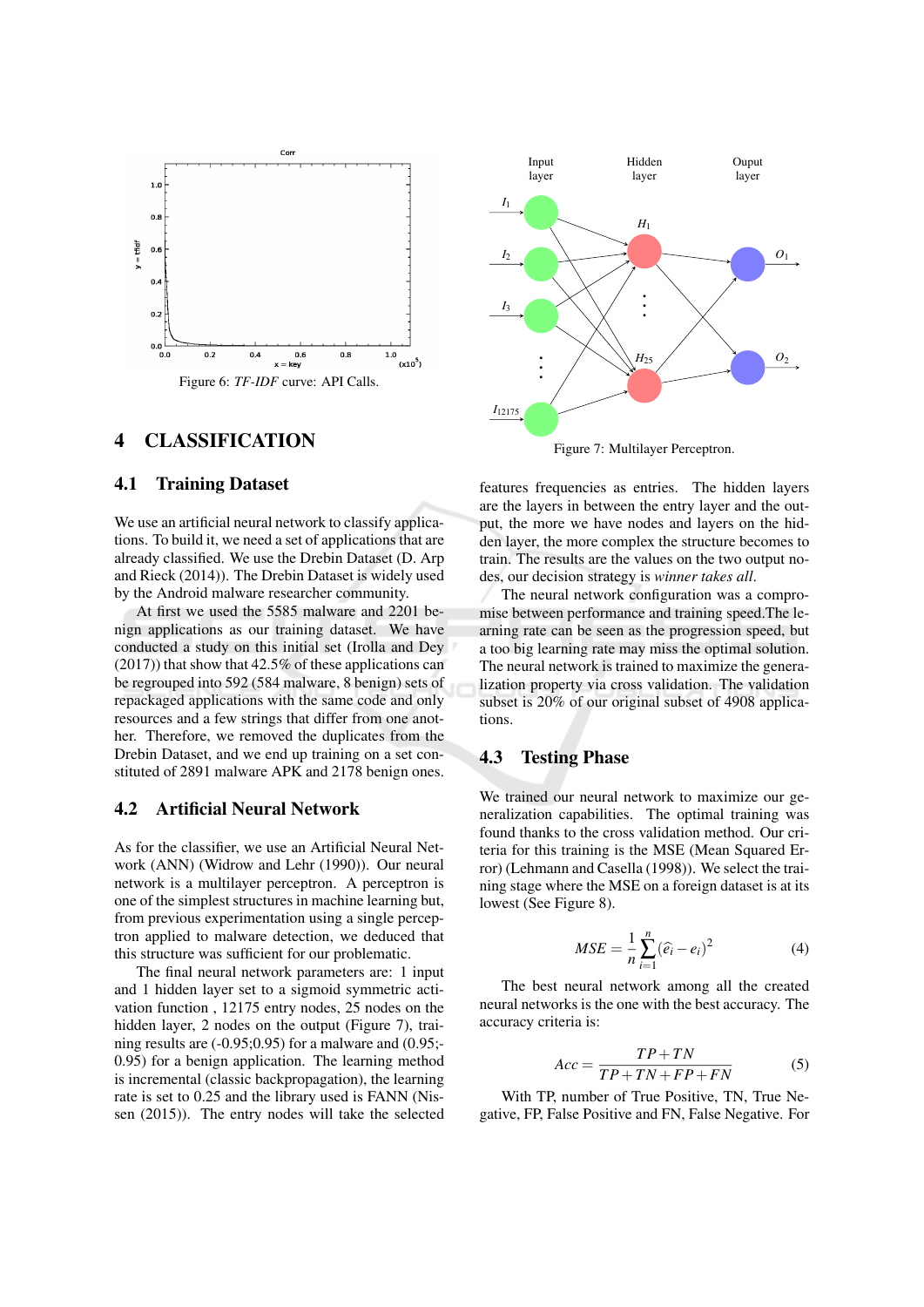a health state, instead of a ROC analysis, we privileged accuracy with an ANN giving a 98.03% accuracy with equal false positive and false negative rates. As such, with a large enough sample, applications falsely detected as malware are compensated by the malware that are not detected, and thus, the proportion of malware is accurate.



Figure 8: MSE for Generalization VMSE (Gray) and Knowledge KMSE (Black).

### 5 **RESULTS AND CONCLUSION**

We ran the crawler for 2 weeks on a machine shipped with an Intel®Core<sup>TM</sup> i7 3520M CPU. Each application was decompiled before downloading the next one, and that was what took the majority of the time. We harvested a total of 3,650 applications directly from the Playstore. We search the Playstore for applications using random words in a large dictionary and therefore these 3560 applications constitute a representative sample. Before downloading, we also used the crawler to generate a list of applications on the Playstore. This list contains a little under 2 million applications.

Among the 3,650 applications, the neural network classified 92 as being malicious. This represents 2.52% of our sample. From this, and considering that our classifier is selected to be the most accurate and that false positive rate is roughly equal to false negative rate, assuming proportion of malware follows a normal distribution, using the normal estimation of the interval (6), we calculate the confidence interval of the proportion of malware on the Playstore:

$$
[X-1.96\sqrt{\frac{X(1-X)}{n}}, X+1.96\sqrt{\frac{X(1-X)}{n}}] \quad (6)
$$

With  $X$  our measured proportion and  $n$  the sample size. We can estimate with a 95% confidence level that the proportion of malware on the Playstore sits between  $2.01\%$  and  $3.03\%$ .

Some of these applications were manually tested and proved to be malicious. For example, the application Battery King (now removed from the store) is granted many permissions by the user and uses them to leak information about him. The application also writes binary file on the machine and execute them afterward.

By allocating more resources (more accounts, Device IDs, CPU power, ...) to the crawler, it would be feasible to crawl most of its applications. The main bottleneck here is the time needed to extract the features from the applications. This is explained by the fact that Androguard is a really complete tool that does more than what we actually need. Some testings showed that using a C++ program greatly reduces the extraction time for the opcodes (this program is still work in progress). Additionally, once it will be easily deployable and fully documented we plan on releasing the crawler to the OpenSource community (https://github.com/AlexandreDey/cygea-playstorecrawler).

Considering the classifier, it shows great accuracy for only light computation time. The TF-IDF variant employed here also allowed us to target more precisely the important features without the need of deep knowledge in the Android malware domain. However, moving to a deep learning algorithm might be beneficial for the accuracy rate. Classification capabilities could be enhanced by using a larger training dataset constituted of more actual and complex malware. PUBLICAT

Finally, we are sure that Google's Playstore houses a certain number of malware, and we estimate that this number is between 40,000 and 60,000 applications. We are hoping that in the near future it will be possible to conduct the same kind of study on a larger scale, and with the best classifier possible.

## **ACKNOWLEDGMENT**

We would like to thank Paul Irolla, currently pursuing a PhD at  $(C + V)^{o}$  for his knowledge and support throughout the whole study. We also thank Eric Filiol, head of the  $(C+V)^{o}$  laboratory for making this possible.

# **REFERENCES**

- A. Polkovnichenko, O. Koriat, V. H. (2016). A new type of android malware on google play.
- Android, D. (2012). Developer tools. https://developer. android.com.